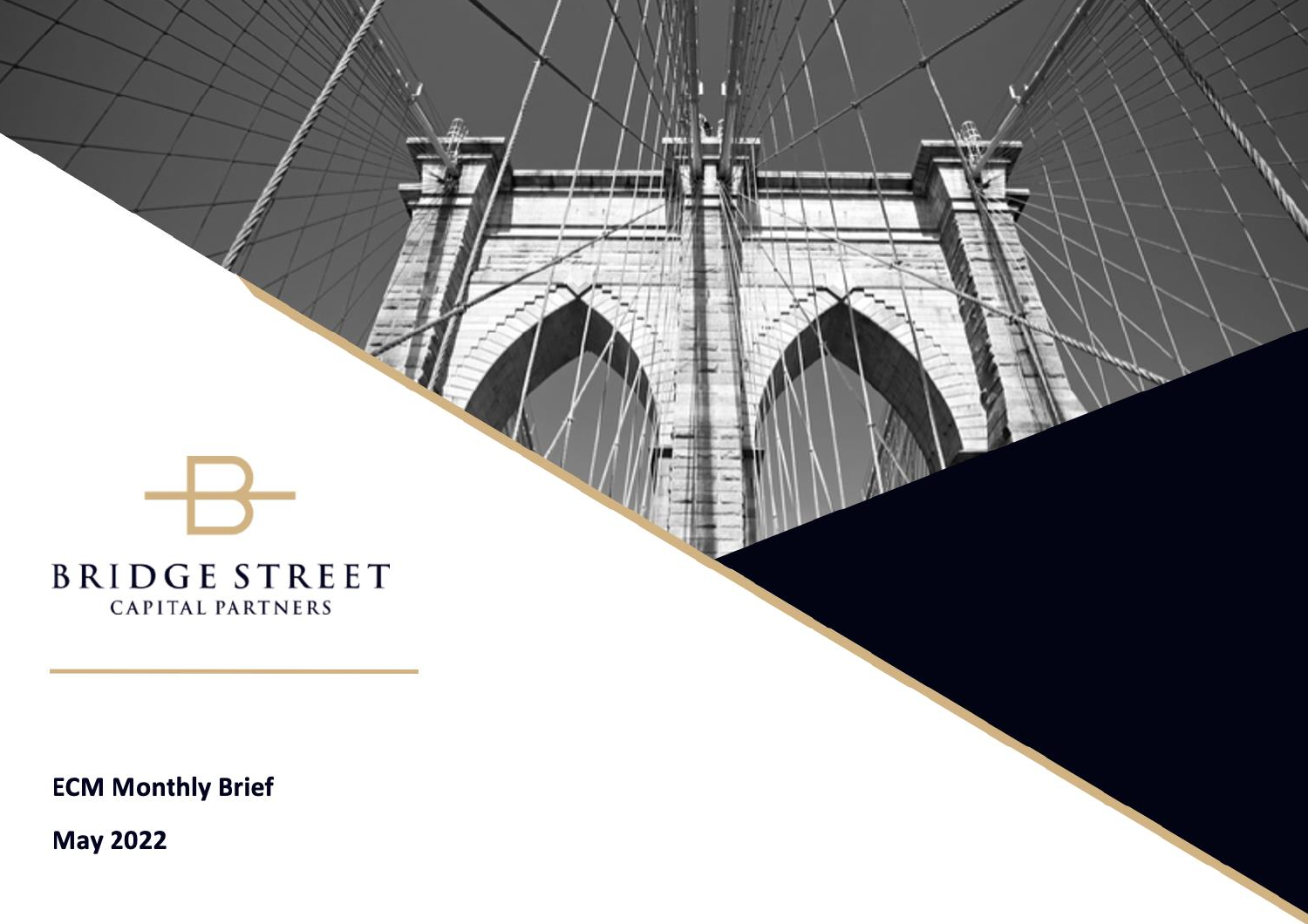### **BRIDGE STREET** CAPITAL PARTNERS

#### **OVERVIEW – MAY 2022**

### **LTM ECM VOLUMES**

- ASX-listed companies raised A\$1.7b in May 2022.
- Represents a 41% decrease vs May 2021's total of \$2.9b, and a 21% increase vs April 2022's total of \$1.4b.
- Total of 91 transactions, average size of \$19.02m.
- Total funds raised in May 2022 for Energy & Minerals was \$1.0b.
- Total of 63 Energy & Minerals transactions, average size of \$16.37m
- The top 5 ECM transactions in May 2022 were:

|                | Nufarm Ltd                | \$324.27m |
|----------------|---------------------------|-----------|
| $\sim$         | AUB Group Ltd             | \$279.22m |
| $\blacksquare$ | Chrysos Corp Ltd          | \$183.27m |
| $\blacksquare$ | <b>Chalice Mining Ltd</b> | \$100.00m |
|                | Wiluna Mining Corp Ltd    | \$84.53m  |

## **ASX-Listed Company Capital Raisings in Last 12 Months (\$m)**



#### *Sources:*

10,000

- *ASX database & Bloomberg IPO Function.*
- *Transactions are counted from date of listing of new shares.*

#### *Notes*

- *E&M denotes Energy and Minerals*
- *Data excludes secondary market sales.*
- *Raisings with multiple tranches in multiple months are listed in the respective months when the shares commenced trading on the ASX*

#### **Full list of transactions for May 2022 contained at Appendix 1.**

#### **OVERVIEW – YTD MAY 2022**

- ASX-listed companies raised A\$6.3b in the five months to 31 May 2022
- Represents a 42% decrease from 2021 comparable period of \$10.9b
- Total of 347 transactions vs. 458 in the comparable period last year

#### **For more information please contact:**

| Alex Sundich                       | Roderick Clarkson                    |
|------------------------------------|--------------------------------------|
| sundich@bridgestreetcapital.com.au | rclarkson@bridgestreetcapital.com.au |
| +61 409 842 171                    | +61 419 957 112                      |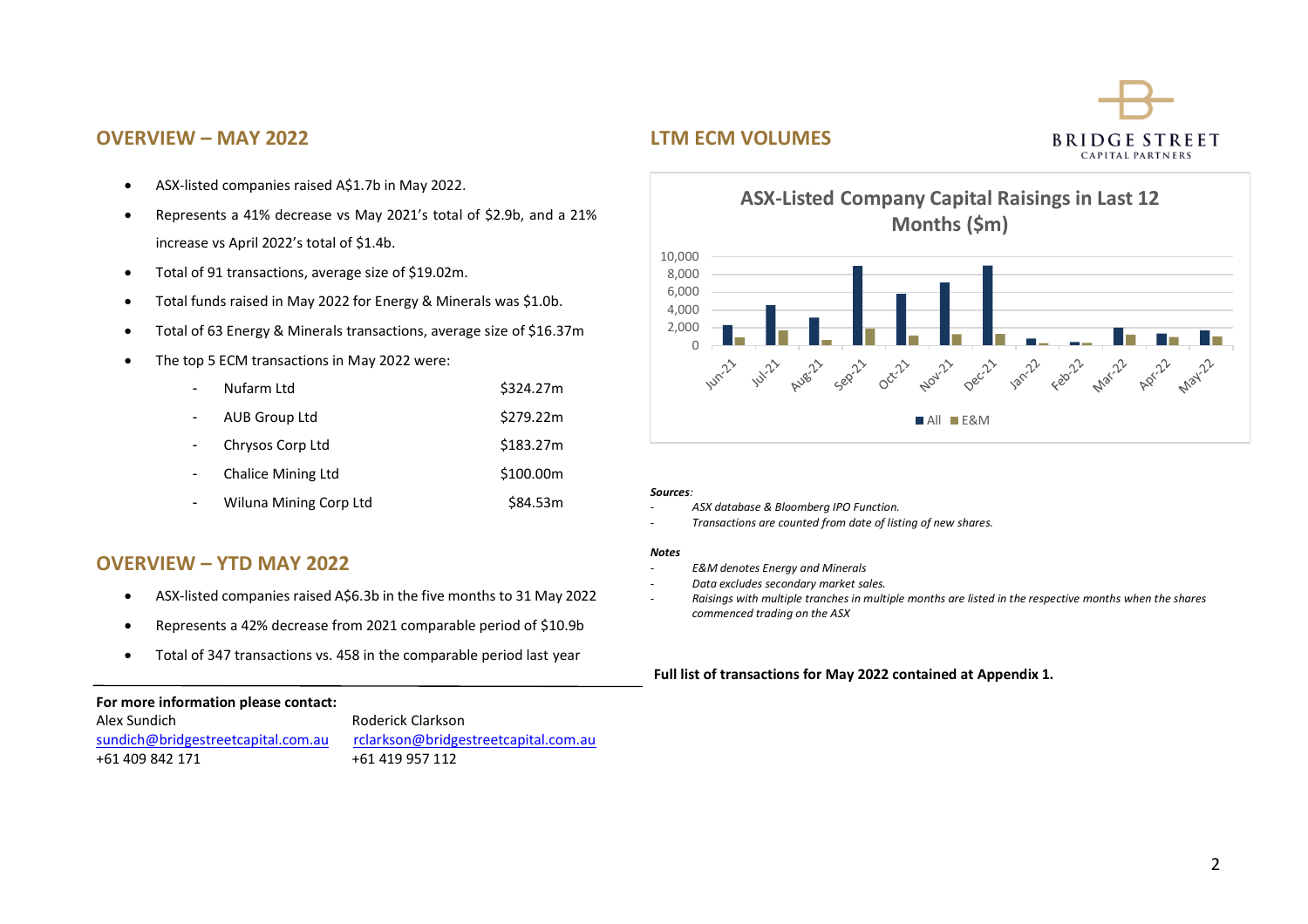# BRIDGE STREET

#### **YTD CATEGORY BREAKDOWN**



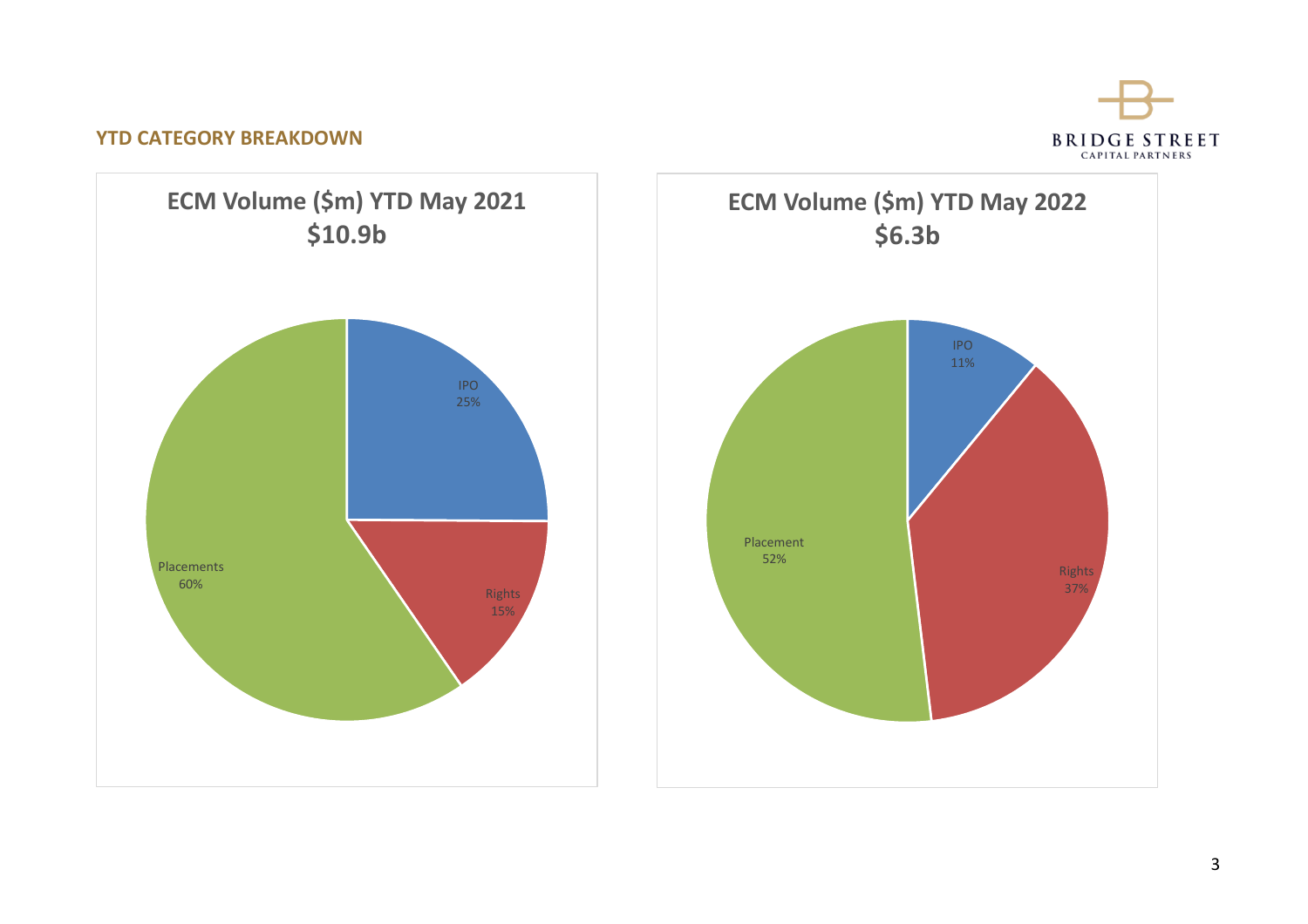

### **YTD DATA**

#### **ALL RAISINGS ENERGY & MINERALS RAISINGS**

# **May '22 YTD May '21 YTD May '22 YTD May '21 YTD Total Raisings (\$m) Total Raisings (\$m) Total 6,327.9 10,917.9 Total 3,838.4 4,237.2**

## **Placements** 3,284.0 6,507.8 **Placements** 2,183.7 3,315.0 **IPOs** 693.8 2,741.0 **IPOs** 326.0 545.5 **Rights** 2,350.1 1,669.1 **Rights** 1,328.7 376.7

## **No of Deals No of Deals Placements** 198 330 **Placements** 146 203 **Total 347 458 Total 244 265**

|               | 347 | 458 | <b>Total</b> |                   | 244 | 265 |
|---------------|-----|-----|--------------|-------------------|-----|-----|
| <b>Rights</b> | 93  | 77  |              | <b>Rights</b>     | 58  | 36  |
| <b>IPOs</b>   | 56  | 51  |              | <b>IPOs</b>       | 40  | 26  |
| ments         | 198 | 330 |              | <b>Placements</b> | 146 | 203 |

#### **Average Deal Size (\$m) Average Deal Size (\$m)**

| <b>Av. All Capital Raisings</b> |                   | 18.24 | 23.84 | <b>Av. All Capital Raisings</b> | 15.73 | 15.99 |
|---------------------------------|-------------------|-------|-------|---------------------------------|-------|-------|
|                                 | <b>Rights</b>     | 25.27 | 21.68 | <b>Rights</b>                   | 22.91 | 10.46 |
|                                 | <b>IPOs</b>       | 12.39 | 53.75 | <b>IPOs</b>                     | 8.15  | 20.98 |
|                                 | <b>Placements</b> | 16.59 | 19.72 | <b>Placements</b>               | 14.96 | 16.33 |

|                   | 18.24 | 23.84 | <b>Av. All Capital Raisings</b> | 15.73 | 15.99 |
|-------------------|-------|-------|---------------------------------|-------|-------|
| <b>Rights</b>     | 25.27 | 21.68 | <b>Rights</b>                   | 22.91 | 10.46 |
| <b>IPOs</b>       | 12.39 | 53.75 | <b>IPOs</b>                     | 8.15  | 20.98 |
| <b>Placements</b> | 16.59 | 19.72 | <b>Placements</b>               | 14.96 | 16.33 |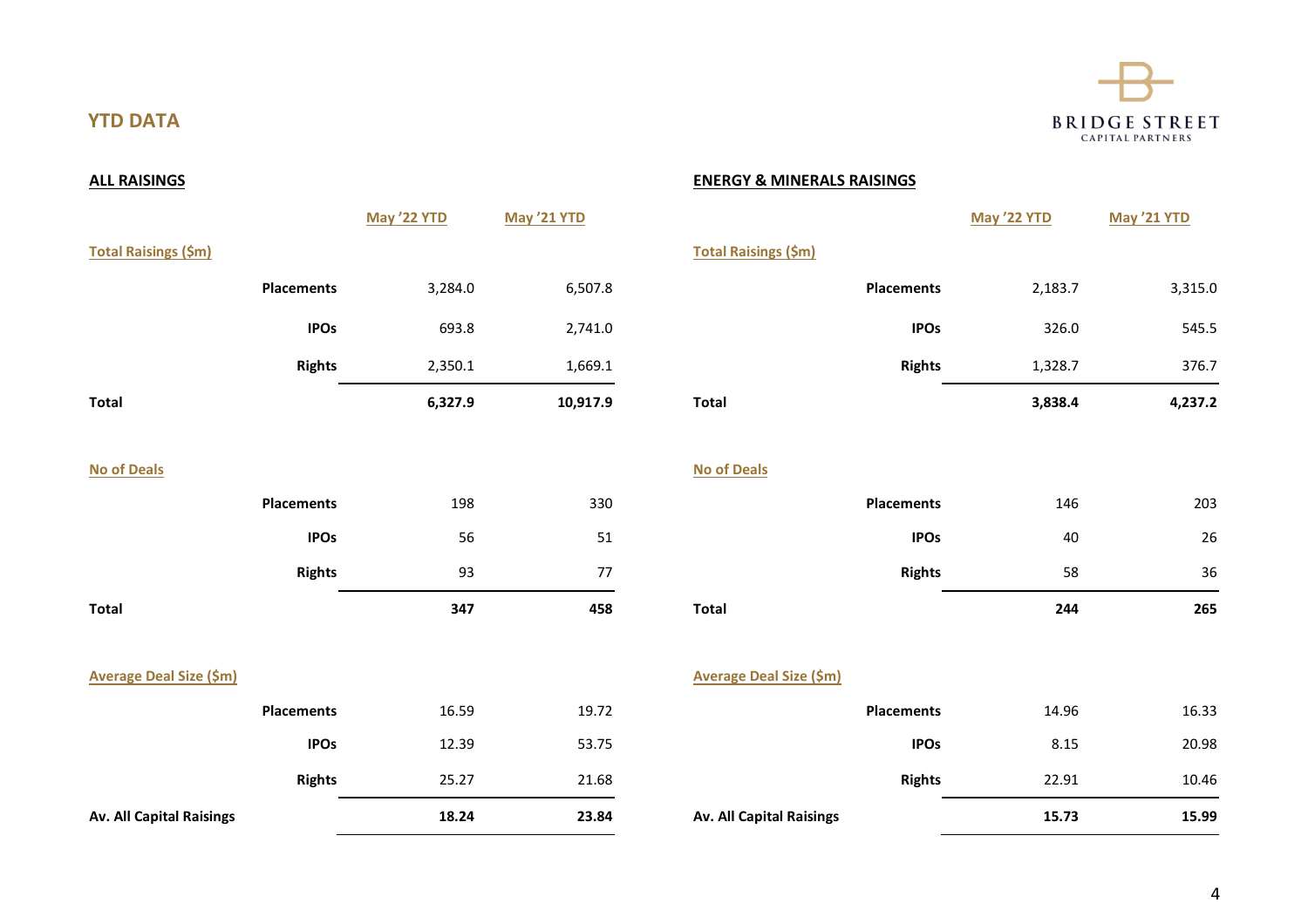# **BRIDGE STREET**

| <b>ALL RAISINGS</b>             |                |           |                |                                 | <b>ENERGY &amp; MINERALS RAISINGS</b> |                |           |                |
|---------------------------------|----------------|-----------|----------------|---------------------------------|---------------------------------------|----------------|-----------|----------------|
|                                 | <b>May '22</b> | April '22 | <b>May '21</b> |                                 |                                       | <b>May '22</b> | April '22 | <b>May '21</b> |
| <b>Total Raisings (\$m)</b>     |                |           |                | <b>Total Raisings (\$m)</b>     |                                       |                |           |                |
| <b>Placements</b>               | 854.8          | 807.3     | 1,283.0        |                                 | <b>Placements</b>                     | 680.0          | 760.2     | 350.8          |
| <b>IPOs</b>                     | 301.3          | 158.3     | 1,437.1        |                                 | <b>IPOs</b>                           | 113.4          | 77.3      | 163.5          |
| <b>Rights</b>                   | 574.9          | 410.1     | 153.8          |                                 | <b>Rights</b>                         | 237.7          | 140.4     | 89.9           |
| <b>Total</b>                    | 1,730.9        | 1,375.7   | 2,873.9        | <b>Total</b>                    |                                       | 1,031.2        | 977.9     | 604.2          |
| <b>No of Deals</b>              |                |           |                | <b>No of Deals</b>              |                                       |                |           |                |
| <b>Placements</b>               | 49             | 54        | 70             |                                 | <b>Placements</b>                     | 32             | 45        | 41             |
| <b>IPOs</b>                     | 12             | 14        | 17             |                                 | <b>IPOs</b>                           | 10             | 9         | 9              |
| <b>Rights</b>                   | $30\,$         | 22        | 17             |                                 | <b>Rights</b>                         | 21             | 13        | 9              |
| <b>Total</b>                    | 91             | 90        | 104            | <b>Total</b>                    |                                       | 63             | 67        | 59             |
| <b>Average Deal Size (\$m)</b>  |                |           |                | <b>Average Deal Size (\$m)</b>  |                                       |                |           |                |
| <b>Placements</b>               | 17.44          | 14.95     | 18.33          |                                 | <b>Placements</b>                     | 21.25          | 16.89     | 8.56           |
| <b>IPOs</b>                     | 25.11          | 11.31     | 84.54          |                                 | <b>IPOs</b>                           | 11.34          | 8.59      | 18.16          |
| <b>Rights</b>                   | 19.16          | 18.64     | 9.04           |                                 | <b>Rights</b>                         | 11.32          | 10.80     | 9.99           |
| <b>Av. All Capital Raisings</b> | 19.02          | 15.29     | 27.63          | <b>Av. All Capital Raisings</b> |                                       | 16.37          | 14.60     | 10.24          |

**MONTHLY DATA**

**ALL RAISINGS ENERGY & MINERALS RAISINGS**

| 1,730.9        | 1,375.7          | 2,873.9        | <b>Total</b>                | 1,031.2        | 977.9            | 604.2          |
|----------------|------------------|----------------|-----------------------------|----------------|------------------|----------------|
| 574.9          | 410.1            | 153.8          | <b>Rights</b>               | 237.7          | 140.4            | 89.9           |
| 301.3          | 158.3            | 1,437.1        | <b>IPOs</b>                 | 113.4          | 77.3             | 163.5          |
| 854.8          | 807.3            | 1,283.0        | <b>Placements</b>           | 680.0          | 760.2            | 350.8          |
|                |                  |                | <b>Total Raisings (\$m)</b> |                |                  |                |
| <b>May '22</b> | <b>April '22</b> | <b>May '21</b> |                             | <b>May '22</b> | <b>April '22</b> | <b>May '21</b> |

|                   | 63 | 67 | 59 |
|-------------------|----|----|----|
| <b>Rights</b>     | 21 | 13 | 9  |
| <b>IPOs</b>       | 10 | 9  | 9  |
| <b>Placements</b> | 32 | 45 | 41 |

| <b>I Capital Raisings</b> |                   | 16.37 | 14.60 | 10.24 |
|---------------------------|-------------------|-------|-------|-------|
|                           | <b>Rights</b>     | 11.32 | 10.80 | 9.99  |
|                           | <b>IPOs</b>       | 11.34 | 8.59  | 18.16 |
|                           | <b>Placements</b> | 21.25 | 16.89 | 8.56  |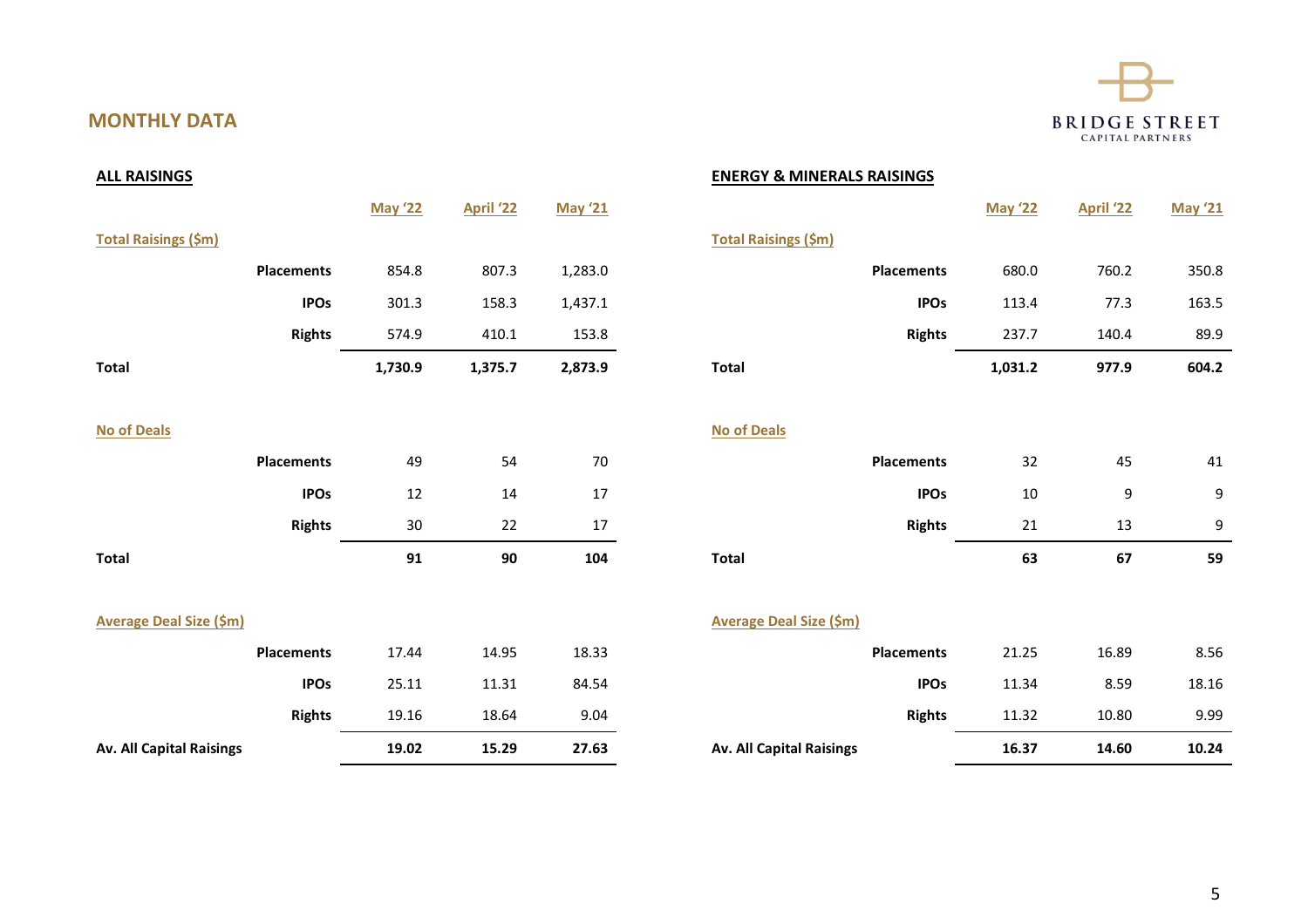

### **APPENDIX 1 – RAISINGS IN MAY 2022 BY DATE**

|                                      |                      | <b>Listing Date</b> |                        |                    | <b>Offer</b> | <b>Market Cap</b> | <b>Offer Type</b> |
|--------------------------------------|----------------------|---------------------|------------------------|--------------------|--------------|-------------------|-------------------|
| <b>Issuer Name</b>                   | <b>Issuer Ticker</b> | $($ Intl $)$        | <b>Industry Sector</b> | <b>Offer Price</b> | Size (\$M)   | (SM)              |                   |
| <b>Bikeexchange Ltd</b>              | <b>BEX AU</b>        | 05/02/2022          | Consumer, Cyclical     | 0.020              | 6.34         | 10.1              | <b>RIGHTS</b>     |
| <b>OncoSil Medical Ltd</b>           | OSL AU               | 05/02/2022          | Consumer               | 0.050              | 6.09         | 44.6              | <b>RIGHTS</b>     |
| <b>Australian Dairy Nutritionals</b> | <b>AHF AU</b>        | 05/02/2022          | Consumer               | 0.065              | 4.50         | 34.2              | Placement         |
| Universal Biosensors Inc             | UBI AU               | 05/02/2022          | Consumer               | 0.770              | 6.00         | 137.1             | Placement         |
| <b>Caravel Minerals Ltd</b>          | <b>CVV AU</b>        | 05/02/2022          | Energy & Minerals      | 0.240              | 4.68         | 79.4              | <b>RIGHTS</b>     |
| Auking Mining Ltd                    | <b>AKN AU</b>        | 05/02/2022          | Energy & Minerals      | 0.140              | 2.64         | 12.5              | Placement         |
| Allup Silica Ltd                     | APS AU               | 05/02/2022          | Energy & Minerals      | 0.200              | 5.00         | 16.9              | <b>IPO</b>        |
| <b>Solstice Minerals Ltd</b>         | SLS AU               | 05/02/2022          | Energy & Minerals      | 0.200              | 12.00        | 20.0              | <b>IPO</b>        |
| Sarama Resources Ltd                 | <b>SRR AU</b>        | 05/02/2022          | Energy & Minerals      | 0.210              | 8.00         | 29.0              | <b>IPO</b>        |
| Ausgold Ltd                          | AUC AU               | 05/02/2022          | Energy & Minerals      | 0.040              | 2.80         | 81.2              | Placement         |
| Intelligent Monitoring Group L       | <b>IMB AU</b>        | 05/03/2022          | Consumer               | 0.150              | 9.98         | 13.0              | <b>RIGHTS</b>     |
| Epsilon Healthcare Ltd               | <b>EPN AU</b>        | 05/03/2022          | Consumer               | 0.034              | 0.60         | 8.2               | Placement         |
| Bass Oil Ltd                         | <b>BAS AU</b>        | 05/03/2022          | Energy & Minerals      | 0.045              | 4.02         | 7.1               | <b>RIGHTS</b>     |
| Sierra Nevada Gold Inc               | SNX AU               | 05/03/2022          | Energy & Minerals      | 0.500              | 10.03        | 30.5              | <b>IPO</b>        |
| <b>Renascor Resources Ltd</b>        | <b>RNU AU</b>        | 05/03/2022          | Energy & Minerals      | 0.270              | 65.00        | 580.8             | Placement         |
| <b>Equity Story Group Ltd</b>        | EQS AU               | 05/03/2022          | Financial              | 0.200              | 4.64         | 21.4              | <b>IPO</b>        |
| M8 Sustainable Ltd                   | M8S AU               | 05/03/2022          | Industrial             | 0.010              | 10.02        | 5.3               | <b>RIGHTS</b>     |
| <b>Belararox Ltd</b>                 | <b>BRX AU</b>        | 05/04/2022          | Energy & Minerals      | 0.010              | 0.24         | 25.1              | <b>RIGHTS</b>     |
| Pure Hydrogen Corp Ltd               | PH <sub>2</sub> AU   | 05/04/2022          | Energy & Minerals      | 0.200              | 3.00         | 111.5             | <b>RIGHTS</b>     |
| Koba Resources Ltd                   | <b>KOB AU</b>        | 05/04/2022          | Energy & Minerals      | 0.200              | 9.00         | 13.0              | <b>IPO</b>        |
| Petratherm Ltd                       | PTR AU               | 05/04/2022          | Energy & Minerals      | 0.120              | 3.10         | 27.0              | Placement         |
| <b>Triton Minerals Ltd</b>           | <b>TON AU</b>        | 05/04/2022          | Energy & Minerals      | 0.029              | 0.46         | 36.5              | Placement         |
| Green Technology Metals Ltd          | GT1 AU               | 05/04/2022          | Energy & Minerals      | 1.050              | 31.74        | 243.4             | Placement         |
| Horizon Gold Ltd                     | <b>HRN AU</b>        | 05/05/2022          | Energy & Minerals      | 0.350              | 7.18         | 37.4              | <b>RIGHTS</b>     |
| <b>Black Canyon Ltd</b>              | <b>BCA AU</b>        | 05/05/2022          | Energy & Minerals      | 0.330              | 2.30         | 16.1              | Placement         |
| Kuniko Ltd                           | <b>KNI AU</b>        | 05/05/2022          | Energy & Minerals      | 1.000              | 7.69         | 64.2              | Placement         |
| Jade Gas Holdings Ltd                | <b>JGH AU</b>        | 05/05/2022          | Energy & Minerals      | 0.052              | 6.50         | 69.4              | Placement         |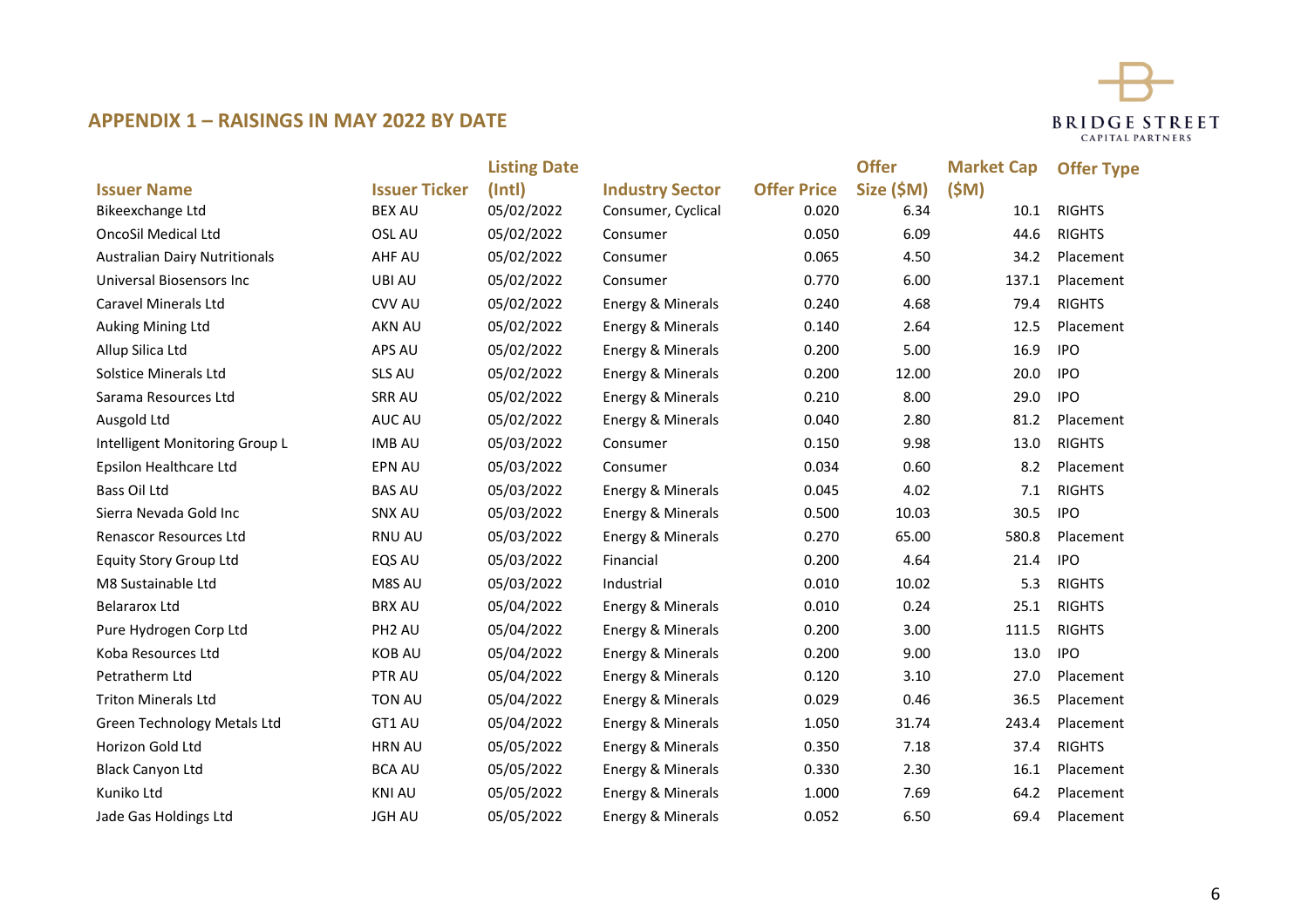

| <b>Resolution Minerals Ltd</b>       | RML AU             | 05/06/2022 | Energy & Minerals | 0.002 | 0.82   | 7.4   | <b>RIGHTS</b> |
|--------------------------------------|--------------------|------------|-------------------|-------|--------|-------|---------------|
| <b>Shree Minerals Ltd</b>            | SHH AU             | 05/06/2022 | Energy & Minerals | 0.200 | 1.00   | 12.8  | <b>RIGHTS</b> |
| Alice Queen Ltd                      | AQX AU             | 05/06/2022 | Energy & Minerals | 0.006 | 1.00   | 10.2  | Placement     |
| Theta Gold Mines Ltd                 | <b>TGM AU</b>      | 05/06/2022 | Energy & Minerals | 0.120 | 1.48   | 66.0  | Placement     |
| <b>Talon Energy Ltd</b>              | <b>TPD AU</b>      | 05/06/2022 | Energy & Minerals | 0.008 | 10.71  | 66.9  | Placement     |
| Respiri Ltd                          | <b>RSH AU</b>      | 05/06/2022 | Technology        | 0.045 | 1.67   | 34.2  | Placement     |
| Chrysos Corp Ltd                     | <b>C79 AU</b>      | 05/06/2022 | Technology        | 6.500 | 183.27 | 637.2 | <b>IPO</b>    |
| <b>OncoSil Medical Ltd</b>           | OSL AU             | 05/09/2022 | Consumer          | 0.050 | 4.00   | 43.6  | Placement     |
| <b>Australian Mines Ltd</b>          | AUZ AU             | 05/09/2022 | Energy & Minerals | 0.115 | 3.70   | 48.6  | <b>RIGHTS</b> |
| <b>Eden Innovations Ltd</b>          | EDE AU             | 05/09/2022 | Energy & Minerals | 0.013 | 3.76   | 27.8  | <b>RIGHTS</b> |
| Hexagon Energy Materials Ltd         | HXG AU             | 05/09/2022 | Energy & Minerals | 0.028 | 1.91   | 14.4  | Placement     |
| Wiseway Group Ltd                    | <b>WWG AU</b>      | 05/09/2022 | Industrial        | 0.170 | 3.92   | 24.5  | <b>RIGHTS</b> |
| Reedy Lagoon Corp Ltd                | <b>RLC AU</b>      | 05/10/2022 | Energy & Minerals | 0.040 | 3.13   | 14.3  | <b>RIGHTS</b> |
| Kinetiko Energy Ltd                  | <b>KKO AU</b>      | 05/10/2022 | Energy & Minerals | 0.075 | 3.13   | 50.8  | <b>RIGHTS</b> |
| Miramar Resources Ltd                | M <sub>2R</sub> AU | 05/10/2022 | Energy & Minerals | 0.170 | 2.39   | 12.0  | Placement     |
| Triangle Energy Global Ltd           | <b>TEG AU</b>      | 05/10/2022 | Energy & Minerals | 0.013 | 3.39   | 17.4  | Placement     |
| QEM Ltd                              | QEM AU             | 05/10/2022 | Energy & Minerals | 0.205 | 1.68   | 24.9  | Placement     |
| White Rock Minerals Ltd              | <b>WRM AU</b>      | 05/11/2022 | Energy & Minerals | 0.150 | 2.40   | 26.1  | Placement     |
| Linius Technologies Ltd              | LNU AU             | 05/11/2022 | Technology        | 0.010 | 1.65   | 19.3  | Placement     |
| Zinc of Ireland NL                   | ZMI AU             | 05/12/2022 | Energy & Minerals | 0.050 | 1.60   | 10.1  | Placement     |
| Pearl Global Ltd                     | PG1 AU             | 05/12/2022 | Energy & Minerals | 0.020 | 2.40   | 20.5  | Placement     |
| Senetas Corp Ltd                     | <b>SEN AU</b>      | 05/12/2022 | Technology        | 0.038 | 5.00   | 46.1  | Placement     |
| Family Zone Cyber Safety Ltd         | FZO AU             | 05/12/2022 | Technology        | 0.340 | 30.95  | 279.5 | Placement     |
| QuickFee Ltd                         | QFE AU             | 05/13/2022 | Consumer          | 0.100 | 3.65   | 26.0  | Placement     |
| Aeon Metals Ltd                      | AML AU             | 05/13/2022 | Energy & Minerals | 0.040 | 12.57  | 36.2  | <b>RIGHTS</b> |
| <b>Buru Energy Ltd</b>               | <b>BRU AU</b>      | 05/13/2022 | Energy & Minerals | 0.160 | 14.36  | 89.3  | <b>RIGHTS</b> |
| <b>Great Western Exploration Ltd</b> | <b>GTE AU</b>      | 05/13/2022 | Energy & Minerals | 0.080 | 2.72   | 13.6  | Placement     |
| Sovereign Metals Ltd                 | SVM AU             | 05/13/2022 | Energy & Minerals | 0.670 | 14.88  | 310.4 | Placement     |
| Payright Ltd                         | PYR AU             | 05/13/2022 | Financial         | 0.180 | 1.50   | 17.5  | Placement     |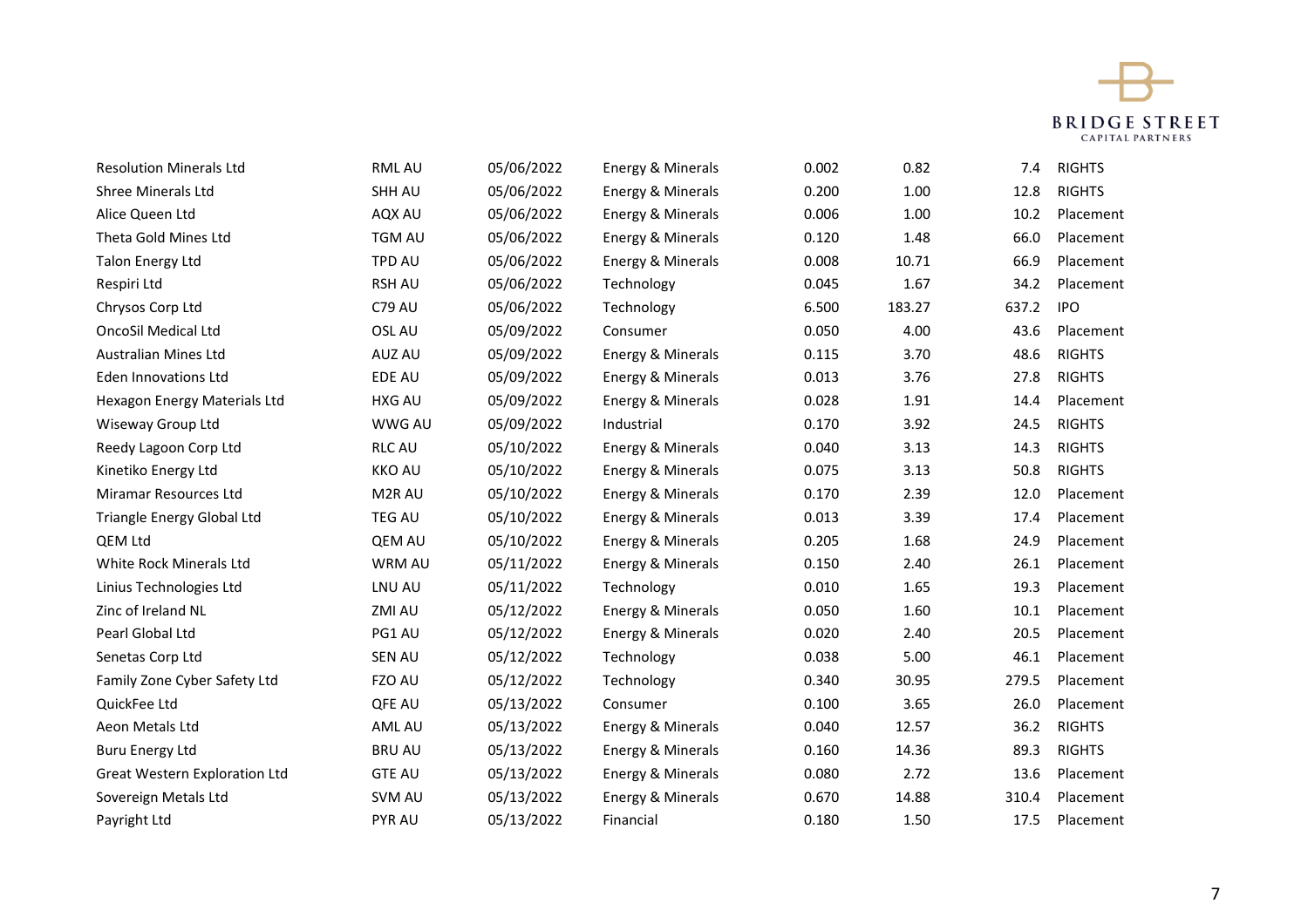

| Southern Cross Gold Ltd        | <b>SXG AU</b> | 05/16/2022 | Energy & Minerals | 0.200  | 33.87  | 32.2    | <b>IPO</b>    |
|--------------------------------|---------------|------------|-------------------|--------|--------|---------|---------------|
| <b>Black Rock Mining Ltd</b>   | <b>BKT AU</b> | 05/16/2022 | Energy & Minerals | 0.240  | 25.00  | 234.5   | Placement     |
| Aurora Energy Metals Itd       | 1AE AU        | 05/18/2022 | Energy & Minerals | 0.200  | 8.00   | 28.5    | <b>IPO</b>    |
| <b>AUB Group Ltd</b>           | AUB AU        | 05/18/2022 | Financial         | 19.500 | 70.78  | 2,034.0 | Placement     |
| Pantera Minerals Ltd           | PFE AU        | 05/19/2022 | Energy & Minerals | 0.010  | 1.94   | 10.1    | <b>RIGHTS</b> |
| <b>GCX Metals Ltd</b>          | <b>GCX AU</b> | 05/19/2022 | Energy & Minerals | 0.050  | 2.00   | 3.6     | Placement     |
| Tombola Gold Ltd               | <b>TBA AU</b> | 05/19/2022 | Energy & Minerals | 0.060  | 7.12   | 57.3    | Placement     |
| <b>Magnetite Mines Ltd</b>     | <b>MGT AU</b> | 05/20/2022 | Energy & Minerals | 0.025  | 15.80  | 94.8    | Placement     |
| Amaero International Ltd       | 3DA AU        | 05/20/2022 | Industrial        | 0.210  | 7.07   | 49.7    | Placement     |
| Nufarm Ltd/Australia           | <b>NUFAU</b>  | 05/24/2022 | Energy & Minerals | 5.380  | 324.27 | 2,044.5 | Placement     |
| <b>AUB Group Ltd</b>           | <b>AUB AU</b> | 05/24/2022 | Financial         | 19.500 | 279.22 | 1,650.4 | <b>RIGHTS</b> |
| Future First Technologies Ltd  | FFT AU        | 05/24/2022 | Technology        | 0.035  | 2.50   | 22.4    | Placement     |
| <b>Resolution Minerals Ltd</b> | RML AU        | 05/25/2022 | Energy & Minerals | 0.012  | 1.86   | 9.8     | Placement     |
| Bellavista Resources Itd       | <b>BVR AU</b> | 05/25/2022 | Energy & Minerals | 0.200  | 6.50   | 13.4    | <b>IPO</b>    |
| Apiam Animal Health Ltd        | AHX AU        | 05/26/2022 | Consumer          | 0.700  | 20.25  | 103.9   | <b>RIGHTS</b> |
| <b>GTI Energy Ltd</b>          | <b>GTR AU</b> | 05/26/2022 | Energy & Minerals | 0.200  | 2.50   | 22.6    | <b>RIGHTS</b> |
| <b>TG Metals Ltd</b>           | TG6 AU        | 05/26/2022 | Energy & Minerals | 0.200  | 6.00   | 11.5    | <b>IPO</b>    |
| Demetallica Ltd                | <b>DRM AU</b> | 05/26/2022 | Energy & Minerals | 0.250  | 15.00  | 23.9    | <b>IPO</b>    |
| PSC Insurance Group Ltd        | PSI AU        | 05/26/2022 | Financial         | 4.300  | 24.98  | 1,500.5 | Placement     |
| Airtasker Ltd                  | <b>ART AU</b> | 05/26/2022 | Technology        | 0.430  | 2.70   | 189.3   | Placement     |
| Norwood Systems Ltd            | <b>NOR AU</b> | 05/27/2022 | Communications    | 0.015  | 0.64   | 3.9     | <b>RIGHTS</b> |
| DomaCom Ltd                    | <b>DCL AU</b> | 05/27/2022 | Communications    | 0.066  | 0.74   | 24.6    | Placement     |
| Ookami Ltd                     | OOK AU        | 05/27/2022 | Technology        | 0.180  | 0.68   | 8.9     | <b>RIGHTS</b> |
| Openpay Group Ltd              | OPY AU        | 05/30/2022 | Communications    | 0.240  | 6.44   | 38.0    | Placement     |
| Wiluna Mining Corp Ltd         | <b>WMC AU</b> | 05/30/2022 | Energy & Minerals | 0.400  | 84.53  | 110.7   | <b>RIGHTS</b> |
| Firefinch Ltd                  | <b>FFX AU</b> | 05/30/2022 | Energy & Minerals | 0.700  | 79.80  | 1,134.0 | <b>RIGHTS</b> |
| DMC Mining Ltd                 | DMM AU        | 05/30/2022 | Energy & Minerals | 0.005  | 0.13   | 5.1     | <b>RIGHTS</b> |
| <b>Rubix Resources Ltd</b>     | RB6 AU        | 05/30/2022 | Energy & Minerals | 0.001  | 0.02   | 5.2     | <b>RIGHTS</b> |
| Conico Ltd                     | CNJ AU        | 05/30/2022 | Energy & Minerals | 0.012  | 0.20   | 16.3    | Placement     |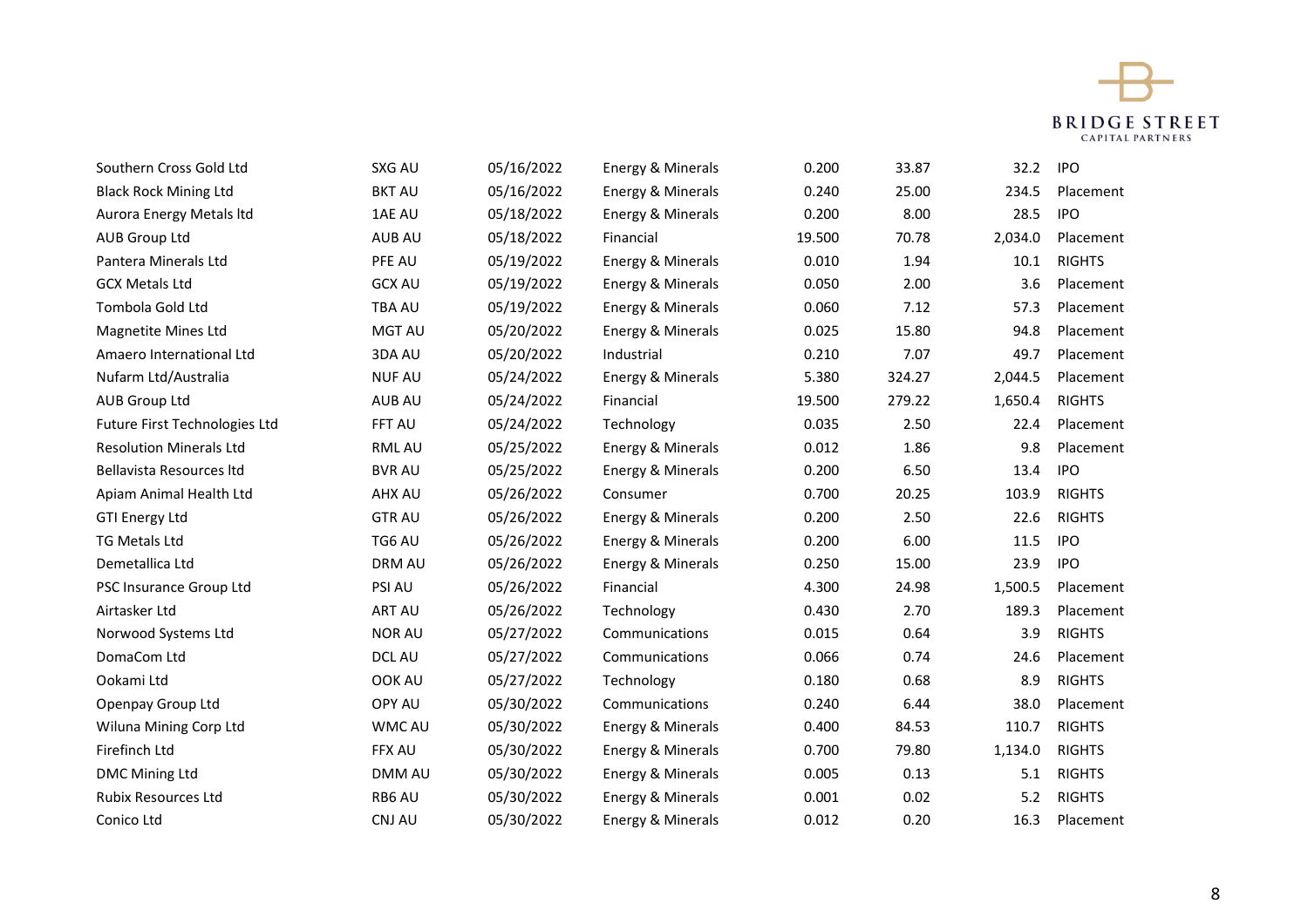

| Invictus Energy Ltd     | IVZ AU        | 05/30/2022 | Energy & Minerals | 0.200 | 11.35  | 149.0   | Placement     |
|-------------------------|---------------|------------|-------------------|-------|--------|---------|---------------|
| Australian Vanadium Ltd | AVL AU        | 05/30/2022 | Energy & Minerals | 0.047 | 20.00  | 187.2   | Placement     |
| Chalice Mining Ltd      | CHN AU        | 05/30/2022 | Energy & Minerals | 6.000 | 100.00 | 2.230.1 | Placement     |
| Metalicity Ltd          | MCT AU        | 05/31/2022 | Energy & Minerals | 0.005 | 3.65   | 15.6    | Placement     |
| Metalicity Ltd          | MCT AU        | 05/31/2022 | Energy & Minerals | 0.005 | 3.65   | 15.6    | <b>RIGHTS</b> |
| <b>GCX Metals Ltd</b>   | <b>GCX AU</b> | 05/31/2022 | Energy & Minerals | 0.050 | 3.58   | 3.6     | <b>RIGHTS</b> |

**Total \$1,730.9 Average \$19.02**